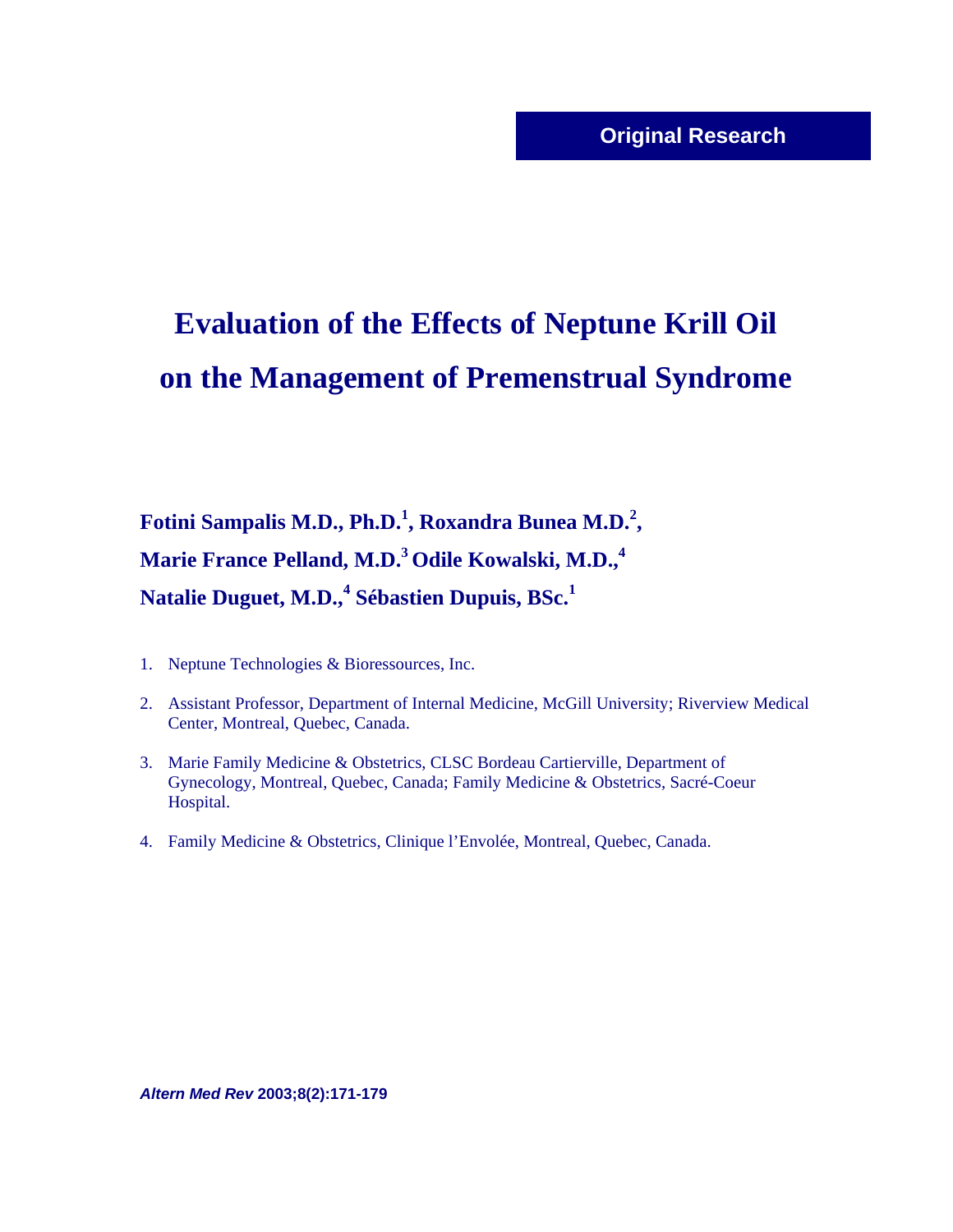# **Evaluation of the Effects of Neptune Krill Oil™ on the Management of Premenstrual Syndrome and Dysmenorrhea**

**Fotini Sampalis, MD, PhD; Roxandra Bunea, MD; Marie France Pelland, MD; Odile Kowalski, MD; Natalie Duguet, MD; Sébastien Dupuis, BSc**

### **Abstract**

**PRIMARY OBJECTIVE: To evaluate the effectiveness of Neptune Krill Oil™ (NKO™) for the management of premenstrual syndrome and dysmenorrhea. SECONDARY OBJECTIVE: To compare the effectiveness of NKO for the management of premenstrual syndrome and dysmenorrhea with that of omega-3 fish oil. METHODS/ DESIGN: Double-blind, randomized clinical trial. SETTING: Outpatient clinic. PARTICIPANTS: Seventy patients of reproductive age diagnosed with premenstrual syndrome according to the Diagnostic and Statistical Manual of Mental Disorders, Third Edition, Revised (DSM-III-R). INTERVENTIONS: Treatment period of three months with either NKO or omega-3 fish oil. OUTCOME MEASURES: Self-Assessment Questionnaire based on the American College of Obstetricians & Gynecologists (ACOG) diagnostic criteria for premenstrual syndrome and dysmenorrhea and number of analgesics used for dysmenorrhea. RESULTS: In 70 patients with complete data, a statistically significant improvement was demonstrated among baseline, interim, and final evaluations in the self assessment questionnaire (p<0.001) within the NKO group as well as betweengroup comparison to fish oil, after three cycles or 45 and 90 days of treatment. Data analysis showed a significant reduction of the number of analgesics used for dysmenorrhea within the**

**NKO group (comparing baseline vs. 45- vs. 90 day visit). The between-groups analysis illustrated that women taking NKO consumed significantly fewer analgesics during the 10 day treatment period than women receiving omega-3 fish oil (p <0.03). CONCLUSION: Neptune Krill Oil can significantly reduce dysmenorrhea and the emotional symptoms of premenstrual syndrome and is shown to be significantly more effective for the complete management of premenstrual symptoms compared to omega-3 fish oil. (***Altern Med Rev* **2003;8(2)-171-179)**

Fotini Sampalis, MD, PhD – Associate Professor, Department of Experimental Surgery University of Montreal, Montreal, Quebec, Canada; Vice President of Research & Development at Neptune Technologies & Bioressources, Inc. Correspondence address: 1348 Elisabeth Blvd., Laval, Quebec H7W 3J8 Canada

E-mail: tina.sampalis@sympatico.ca

Roxandra Bunea, MD – Assistant Professor, Department of Internal Medicine, McGill University; Riverview Medical Center, Montreal, Quebec, Canada.

Marie France Pelland, MD – Family Medicine & Obstetrics, CLSC Bordeau Cartierville, Department of Gynecology, Montreal, Quebec, Canada; Family Medicine & Obstetrics, Sacré-Coeur Hospital.

Odile Kowalski, MD – Family Medicine & Obstetrics, Clinique l'Envolée, Montreal, Quebec, Canada.

Natalie Duguet, MD – Family Medicine & Obstetrics, Clinique l'Envolée, Montreal, Quebec, Canada.

Sébastien Dupuis, BSc - Project Manager, Neptune Technologies & Bioressources Inc., Laval, Quebec, Canada.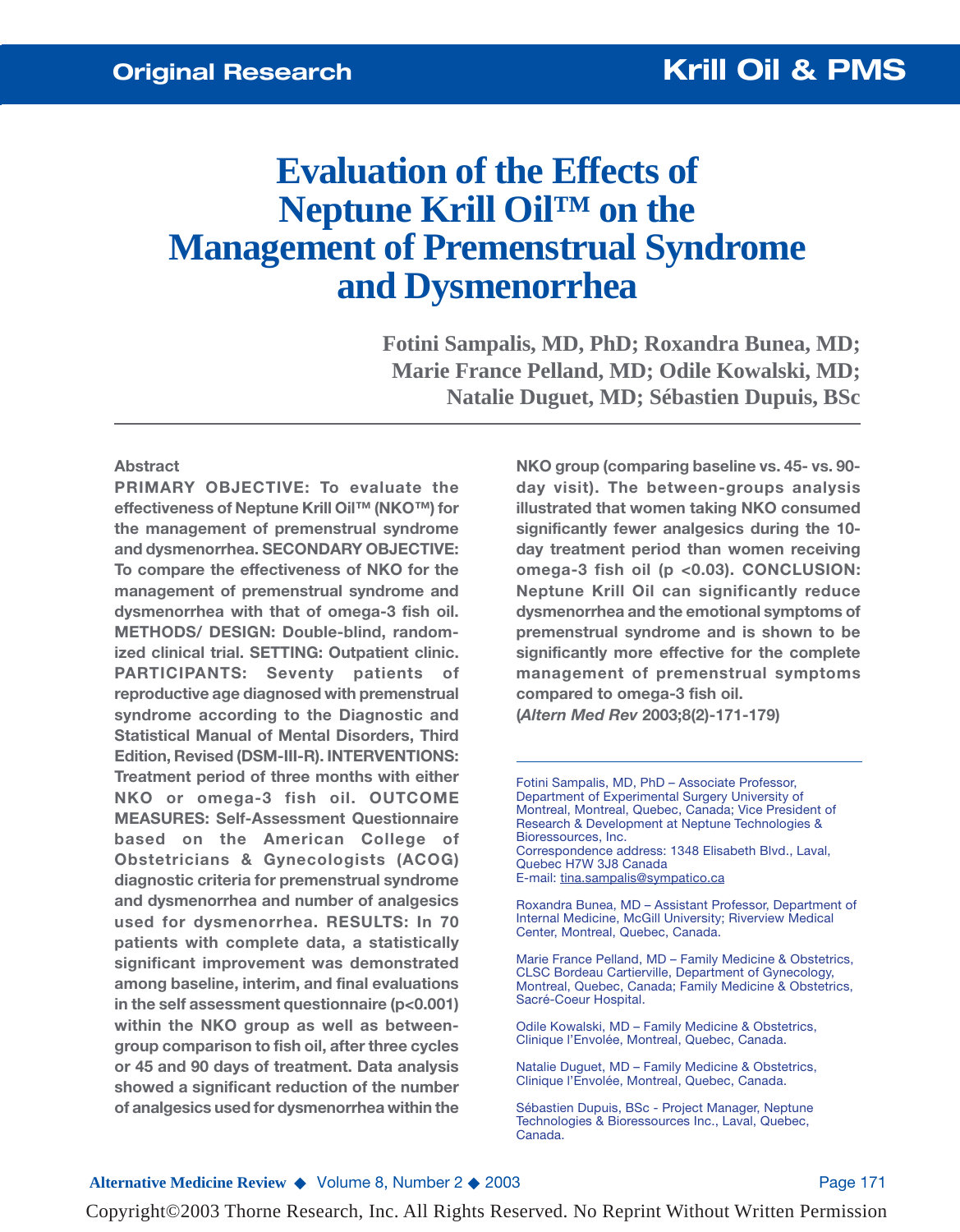# *Table 1. Diagnostic Criteria for PMS*

- A. In most menstrual cycles during the past year, symptoms occurred during the last week of the luteal phase and remitted within a few days after the onset of the follicular phase. In menstruating females, these phases correspond to the week before, and a few days after, the onset of menses. (In non-menstruating females who have had a hysterectomy, the timing of luteal and follicular phase may require measurement of circulating reproductive hormones.)
- B. At least five of the following symptoms have been present for most of the time during each symptomatic late luteal phase, at least one of the symptoms being either (1), (2), (3), or (4):
	- 1. marked affective lability, e.g., feeling suddenly sad, tearful, irritable, or angry;
	- 2. persistent and marked anger or irritability;
	- 3. marked anxiety, tension, feelings of being "keyed up" or "on edge;"
	- 4. decreased interest in usual activities, e.g., work, friends, hobbies;
	- 5. easy fatigability or marked lack of energy;
	- 6. subjective sense of difficulty in concentrating;
	- 7. marked change in appetite, overeating, or specific food cravings;
	- 8. hypersomnia or insomnia;
	- 9. other physical symptoms, such as breast tenderness or swelling, headaches, joint or muscle pain, a sensation of "bloating," weight gain.
- The disturbance seriously interferes with work or with usual social activities or C. relationships with others.
- D. The disturbance is not merely an exacerbation of the symptoms of another disorder, such as major depression, panic disorder, dysthymia, or a personality disorder.

Criteria A, B, C, and D are confirmed by prospective daily self-rating during at least two symptomatic cycles.

From: Spitzer RL et al. Late luteal phase dysphoric disorder and DSM-III-R. *Am J Psychiatry* 1989; 146: 892-897.

# **Introduction**

Premenstrual syndrome (PMS) and dysmenorrhea are characterized by a combination of cyclic symptoms that occur during the luteal phase of the menstrual cycle. Symptoms are practically absent in the follicular phase of the menstrual cycle, begin at varying points after ovulation, peak in the late luteal phase, and subside with the onset of menses or shortly thereafter. The diagnostic criteria based on the Diagnostic and Statistical Manual of Mental Disorders (DSM III-R), Third Edition, Revised are outlined in Table  $1<sup>1</sup>$ 

Page 172 **Alternative Medicine Review** ◆ Volume 8, Number 2 ◆ 2003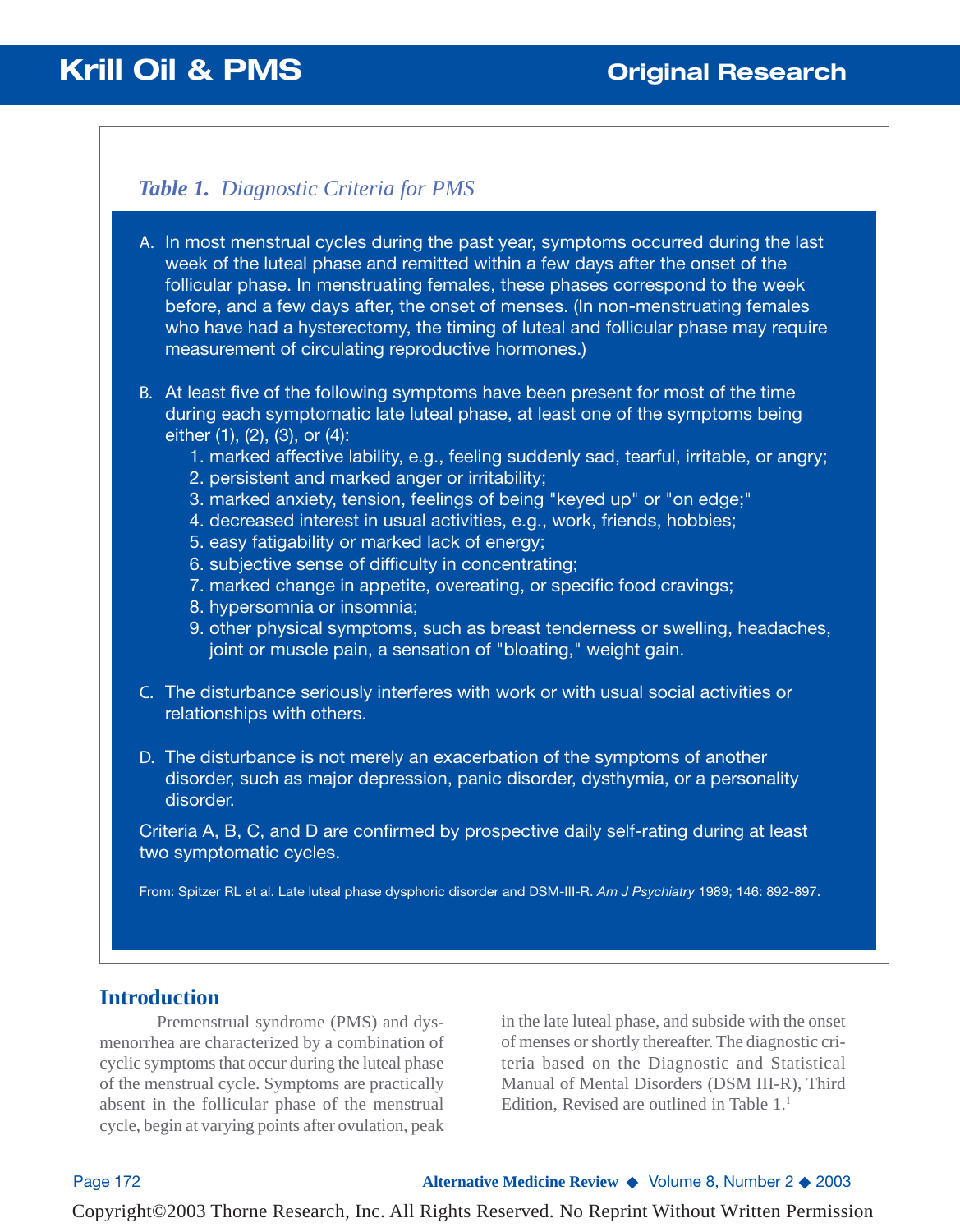Multiple causes have been attributed to the complex interplay of neuroendocrine, chronobiological, and psychosocial interactions that comprise the symptomatology of PMS.<sup>2-8</sup> A review reveals more than 200 symptoms that have been reported to occur premenstrually.<sup>2,7</sup> Depending on the symptom, the causative factors include hormonal imbalance, psychological abnormalities, nutritional deficiency or excess, increased inflammatory prostaglandin synthesis, and neurotransmitter imbalance.<sup>2,8</sup> Nevertheless, laboratory findings vary from being completely normal in some women to an excess or deficiency of certain hormones, neurotransmitters, or nutrients in others. The most probable cause of the physical symptoms of PMS seems to be the combined interaction of hormones and essential nutrients leading to an increased inflammatory response. On the other hand, the emotional symptoms of PMS seem to be propagated by an exaggerated response of neurotransmitters to psychosocial stresses. These imbalances have been shown to differ extensively from person to person, as well as from cycle to cycle within the same person.

Evidence suggests that alpha-tocopherol can significantly reduce symptoms of PMS.<sup>2,9-16</sup> Tocopherol reduces release of arachidonic acid from phospholipids, resulting in a decrease in formation of prostaglandin  $E_2(PGE_2)$  (inflammatory prostaglandins).16 Alpha-tocopherol, which crosses the blood-brain barrier, also has modulating effects on neurotransmitters.16 Several studies suggest a beneficial effect of vitamin A for the treatment of PMS, particularly for premenstrual headaches.17,18

The balance of polyunsaturated (essential) fatty acids in the body is critical for the maintenance of healthy cell membranes and hormone regulation. During the last several decades, the average Western diet has shifted to much higher levels of omega-6 and less omega-3 fatty acid intake. Long-chain omega-6 fatty acids, such as arachidonic acid, predominating in the phospholipids of cell membranes can encourage the production of pro-inflammatory type-2 prostaglandins ( $PGE_2$ ), while omega-3 fatty acids promote the production of anti-inflammatory prostaglandins.19-20

Omega-6 fatty acids, mainly arachidonic acid, are released following the reduction of progesterone prior to menstruation, $2^{1,22}$  initiating an inflammatory process by triggering a flux of inflammatory prostaglandins and leukotrienes in the uterus.21,22 At the same time, cyclooxygenase metabolites of arachidonic acid, prostaglandins  $E<sub>2</sub>$ and  $F_2$ , cause vasoconstriction and myometrial contractions that lead to ischemia and eventually the pain of menstrual cramps. $21,22$ 

Research has uncovered abnormal fatty acid metabolism in women with PMS. Brush and colleagues examined plasma fatty acid levels in 42 women with premenstrual syndrome. They found that although levels of linoleic acid, the body's main dietary source of omega-6 fatty acids, were significantly above normal in all the women, levels of its anti-inflammatory metabolites, including gamma-linolenic acid, were all deficient, $2<sup>3</sup>$  reinforcing the theory that one of the main causes of PMS is inflammation.

The role of long-chain fatty acids for the management of PMS has been evaluated in several studies.2,19-27 Omega-3 fatty acids, mainly eicosapentanoic acid (EPA) and docosahexanoic acid (DHA), compete with the omega-6 species for the enzyme prostaglandin synthetase. The omega-3 fatty acids trigger secretion of less potent leukotrienes and anti-inflammatory prostaglandins of the 3 series ( $PE_3$ ,  $PI_3$ , and thromboxane  $A_3$ ). <sup>22,28-32</sup> The result is a decrease of myometrial contractions and uterine vasoconstriction, relieving ischemia and reducing pain. This effect may be due to an increase in sensitivity of the uterus to the relaxing effects of beta-adrenergic catecholamines.<sup>22,33-37</sup>

While prostaglandin  $E_1$  (PGE<sub>1</sub>) inhibits glucose-induced insulin secretion, a deficiency – occurring either as a result of an inadequate intake of essential fatty acids in the form of cis-linoleic acid or problems with conversion to gamma-linolenic acid (GLA) – could result in symptoms of hypoglycemia, cravings for sweets, and increase in appetite reported by many PMS patients.<sup>26,37</sup> Long-chain omega-3 fatty acids in fish oil have been shown to be effective for the control of cravings occurring prior to menstruation.2,22-32,34-36

### **Alternative Medicine Review ◆ Volume 8, Number 2 ◆ 2003** Page 173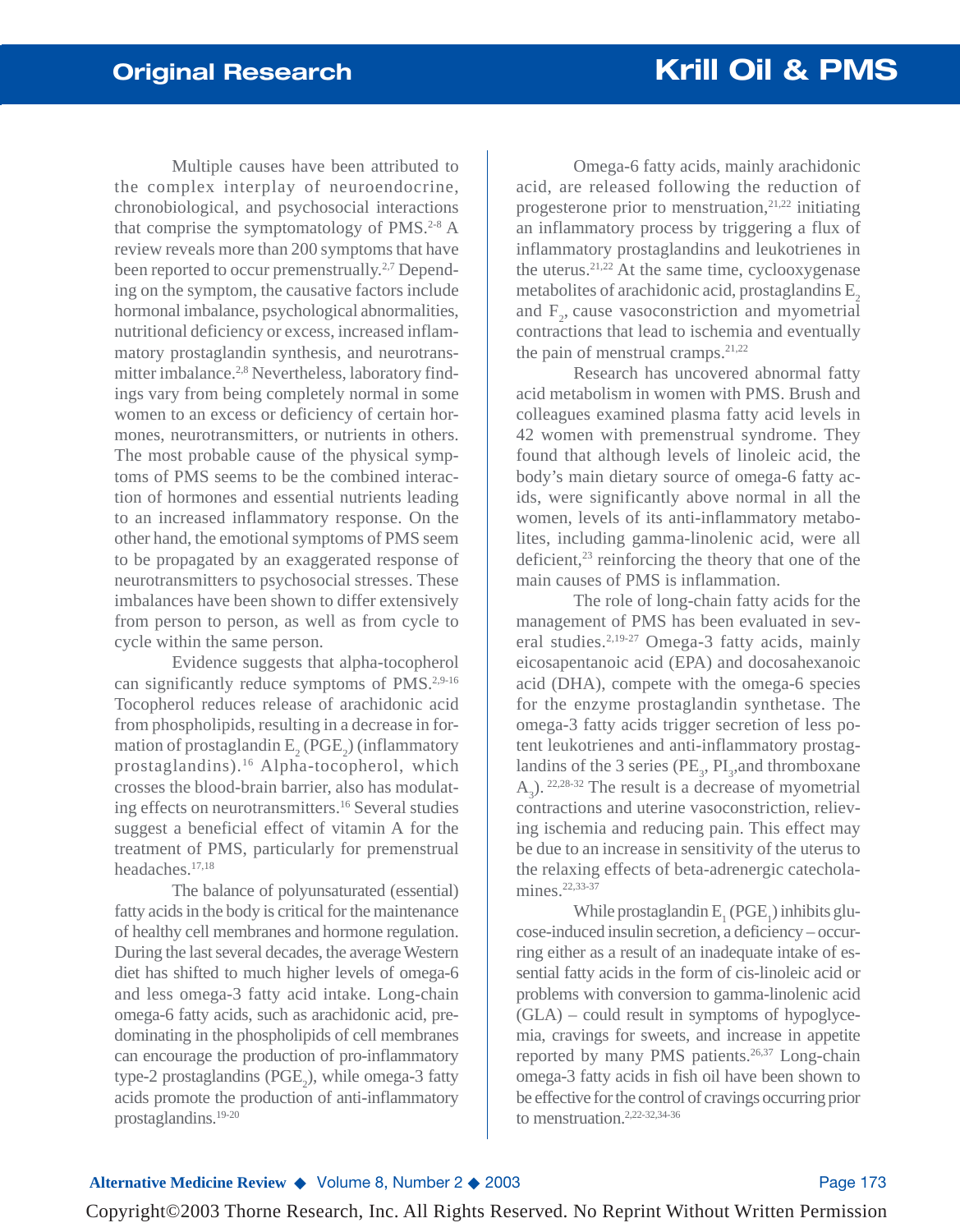Neptune Krill Oil™ (NKO™) is a natural health product extracted from Antarctic krill also known as *Euphausia superba. Euphausia superba*, a zooplankton crustacean, is rich in phospholipids and triglycerides carrying long-chain omega-3 polyunsaturated fatty acids, mainly EPA and DHA, and in various potent antioxidants including vitamins A and E, astaxanthin, and a novel flavonoid (similar to the 6,8-Di-Cglucosylluteolin, but with two or more glucose molecules and one aglycone).

### **Patients, Materials, and Methods**

Women of reproductive age who fulfilled the DSM-III-R diagnostic criteria for PMS were eligible for the study. Women who were pregnant or breast feeding, on concomitant anticoagulant therapy, receiving psychotherapy, experiencing alcohol or drug dependence, on sex hormones except for oral contraceptives, with a known seafood allergy, or diagnosed with dementia, pituitary disease, coagulopathy, or a serious medical condition were not eligible for enrollment. Patients taking other dietary supplements or vitamins were asked to stop supplementation for two weeks at which time they were randomized in the trial.

The study was described to potentially eligible patients by the treating physician. Once the patient agreed to participate, an "eligibility form" was completed by the physician according to the patient's answers. If the patient (referred as "she") was eligible, she signed a written Patient Informed Consent Form and was enrolled for randomization. Patients were randomly allocated according to a list of random numbers. Once the patient was randomized to either the NKO or an omega-3 fish oil group, she underwent a physical examination for screening purposes. If the physical examination revealed no reason for the patient to be excluded from the study, she was asked to complete an initial self-assessment questionnaire, as well as to record her usual daily consumption of analgesics (including type and frequency) for menstrual pain.

Each patient periodically answered three identical self-assessment questionnaires, at baseline and one at each of the two follow-up visits. A questionnaire was given to a patient at each

visit and she was asked to complete it on her own (no interviewer allowed) in the waiting room, prior to seeing the physician.

Each patient was asked to take two 1-gram soft gels of either NKO or omega-3 18:12 fish oil (fish oil containing 18% EPA and 12% DHA) once daily with meals during the first month of the trial. During the following two months, patients continued on a cyclic dose of two 1-gram soft gels eight days prior to and two days during menstruation. Study medication was given for three months, at which time patients were asked to record all analgesics consumed for menstrual pain. All patients were asked to follow a normal healthy diet consisting of 20-percent fat (less than 10-percent animal fat), 40-percent protein, and 40-percent carbohydrates. Patients were re-evaluated 45 and 90 days after recruitment.

The treating physician, the patient, and the epidemiologist performing the analysis were blinded until the completion of data analysis. The study was performed according to current International Conference on Harmonization guidelines on Good Clinical Practice. Reasons for withdrawal and adverse events were reported immediately. No crossover was allowed.

The primary objective of the study was to evaluate the effectiveness of Neptune Krill Oil for the management of premenstrual syndrome and dysmenorrhea. The secondary objective was to compare the effectiveness of NKO for the management of premenstrual syndrome with that of omega-3 fish oil. The study hypotheses were that Neptune Krill Oil can significantly reduce the physical and emotional symptoms of premenstrual syndrome and be significantly more effective for the management of PMS symptoms than fish oil.

Primary outcome measures were based on the scores of a self-assessment questionnaire for PMS based on the American College of Obstetricians & Gynecologists diagnostic criteria for premenstrual syndrome ranging from 0 (no symptoms) to 10 (unbearable), $37$  and the difference in quantity of analgesic consumption for menstrual pain at baseline, 45-day, and 90-day visits. Secondary outcome measures were based on the overall treatment assessment, adverse event monitoring, and compliance checks.

Page 174 **Alternative Medicine Review** ◆ Volume 8, Number 2 ◆ 2003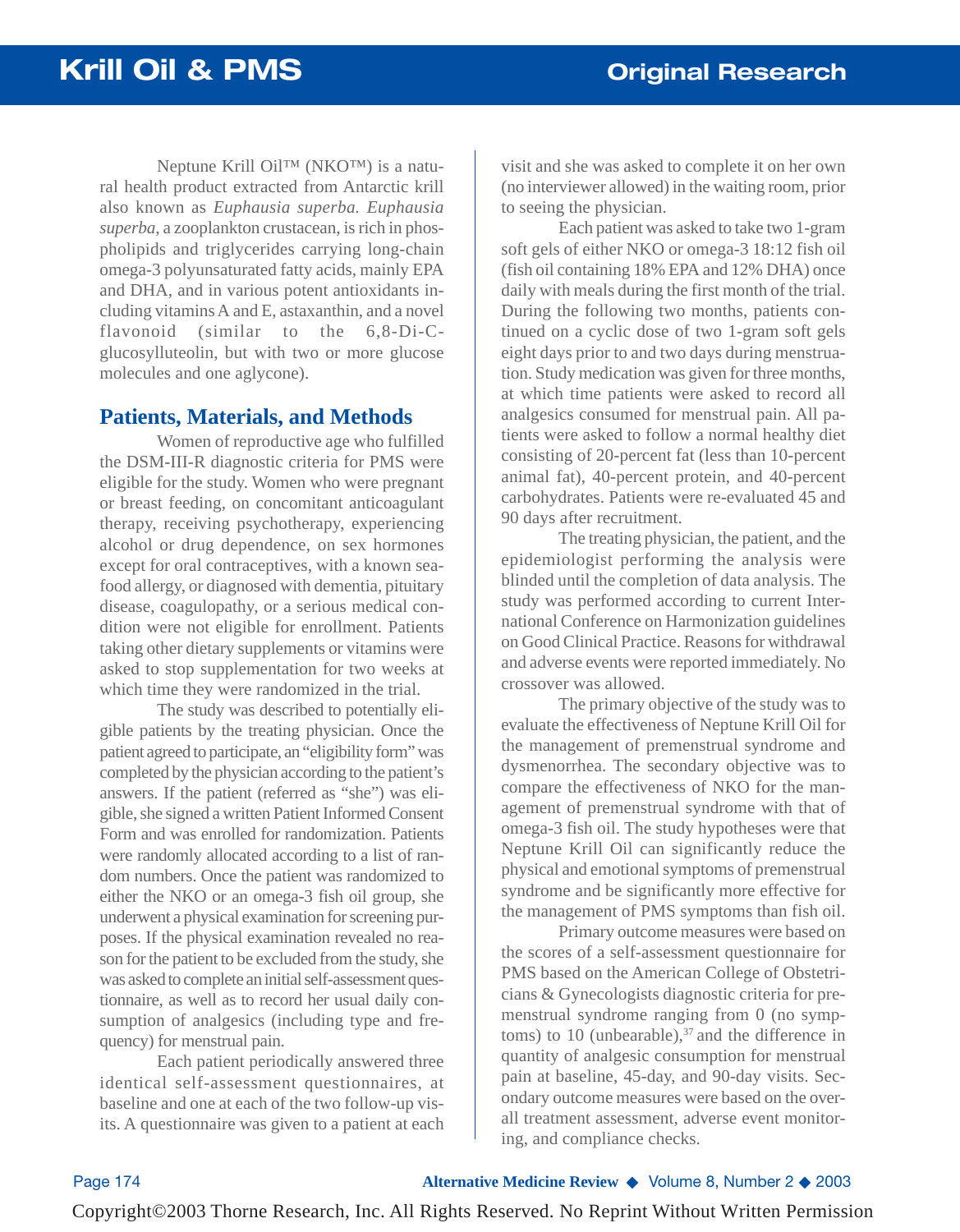|                                                             |                   |               | Krill Oil |                         |         |                 |                  |               |          | Control |               |                 |
|-------------------------------------------------------------|-------------------|---------------|-----------|-------------------------|---------|-----------------|------------------|---------------|----------|---------|---------------|-----------------|
|                                                             |                   |               | 45 days   |                         | 90 days |                 |                  |               | 45 days  |         | 90 days       |                 |
| Symptom                                                     | Base-<br>tine*    | Score<br>(35) | P-value   | Score<br>$\overline{3}$ | P-value | Mean<br>diff.** | Base-<br>line*   | Score<br>(GS) | P-value  | (35)    | Score P-value | Mean<br>diff.** |
| ဖ<br><b>Breast Tendernes</b>                                | 6.9               | 5.7(2)        | < 0.001   | 4.0(2)                  | < 0.001 | 0.3             | 5.9              | 4.9(2)        | $=0.38$  | 5.0(2)  | $=0.38$       | 0.2             |
| Overwhelmed                                                 | 6.7               | 5.2(2)        | < 0.001   | 3.9(2)                  | < 0.001 | 0.3             | 7.0              | 5.9(1)        | $=0.06$  | 6.7(2)  | $= 0.40$      | $\overline{c}$  |
| <b>Stress</b>                                               | 7.2               | 5.7(2)        | 500.007   | 4.5(3)                  | < 0.001 | 0.2             | 6.9              | 5.4(2)        | $=0.07$  | 6.1(2)  | $=0.07$       | $\overline{5}$  |
| Irritable                                                   | 0.5               | 5.1(2)        | < 0.001   | 3.2(2)                  | < 0.001 | 0.3             | $\overline{5.8}$ | 4.9(2)        | $= 0.13$ | 5.2(2)  | $= 0.13$      | $\overline{G}$  |
| Depression                                                  | $\overline{6}$ .9 | 5.4(2)        | 500.007   | 4.2(2)                  | < 0.001 | $\frac{2}{3}$   | 7.2              | 5.4(3)        | $=0.27$  | 6.3(2)  | $=0.27$       | 5               |
| Joint Pain                                                  | 5.8               | 4.7(2)        | < 0.001   | 2.1(2)                  | < 0.001 | 0.5             | 5.2              | 3.7(3)        | $= 0.18$ | 4.0(2)  | $= 0.18$      | $\frac{2}{10}$  |
| <b>Weight Gain</b>                                          | 7.5               | 5.8(2)        | < 0.001   | 5.3(3)                  | < 0.001 | 0.2             | $\frac{0}{8}$    | 4.7(3)        | $=0.04$  | 6.8(1)  | < 0.01        | 0.2             |
| Abdominal Pain                                              | 7.4               | 5.6(2)        | < 0.001   | 4.9(2)                  | < 0.001 | 0.2             | 7.0              | 4.9(4)        | $=0.04$  | 5.6(3)  | < 0.001       | 0.2             |
| Swelling                                                    | 7.6               | 5.6(2)        | < 0.001   | 4.8(2)                  | < 0.001 | 0.2             | 6.9              | 4.7(3)        | $=0.07$  | 5.2(2)  | < 0.001       | $\frac{2}{3}$   |
| <b>Bloating</b>                                             | 7.6               | 6.1(2)        | < 0.001   | 6(2)                    | < 0.001 | $\overline{c}$  | 7.1              | 6.0(3)        | $=0.08$  | 6.4(2)  | $=0.08$       | $\overline{c}$  |
| Higher scores indicate more severe symptoms.<br>Range: 0-10 |                   |               |           |                         |         |                 |                  |               |          |         |               |                 |

**Original Research Communication Communication Research Research Research Research Research Research Research Research Research Research Research Research Research Research Research Research Research Research Research Rese** 

change in the efficacy measure were assessed with analysis of variance (ANOVA). The study was designed as a prospective, randomized, controlled, double-blind trial, with a 20-percent difference in the change in physical and emotional scores accepted as clinically significant, 90-percent power, and 5 percent significance. Seventy patients were enrolled in the study, randomly assigned to either the active (NKO) or the control (fish oil) group.

### **Results**

Of the 70 patients enrolled, all patients completed the three-month study period. Of those, 36 were randomized to the active group and 34 to the control group. The mean (SD) age of the active group patients was  $33(\pm 5)$ and that of the control group was  $32(\pm 7)$ .

As illustrated in Tables 2 and 3, the scores of the self-assessment questionnaire demonstrated a statistically significant difference (p<0.001) within the NKO group after intervals of both 45 days (first menstrual cycle) and 90 days (second and third cycle) in

both emotional and physical symptoms related to PMS. By contrast, within the fish oil group a statistically significant difference was attained after 45 days only with symptoms of weight gain and abdominal pain ( $p<0.04$ ). Other related physical

Changes over time within the same group (intragroup differences) in the efficacy measures were assessed using the paired Student's t-test. Differences between the two groups, NKO versus fish oil (intergroup variance), with respect to the

### **Alternative Medicine Review ◆ Volume 8, Number 2 ◆ 2003** Page 175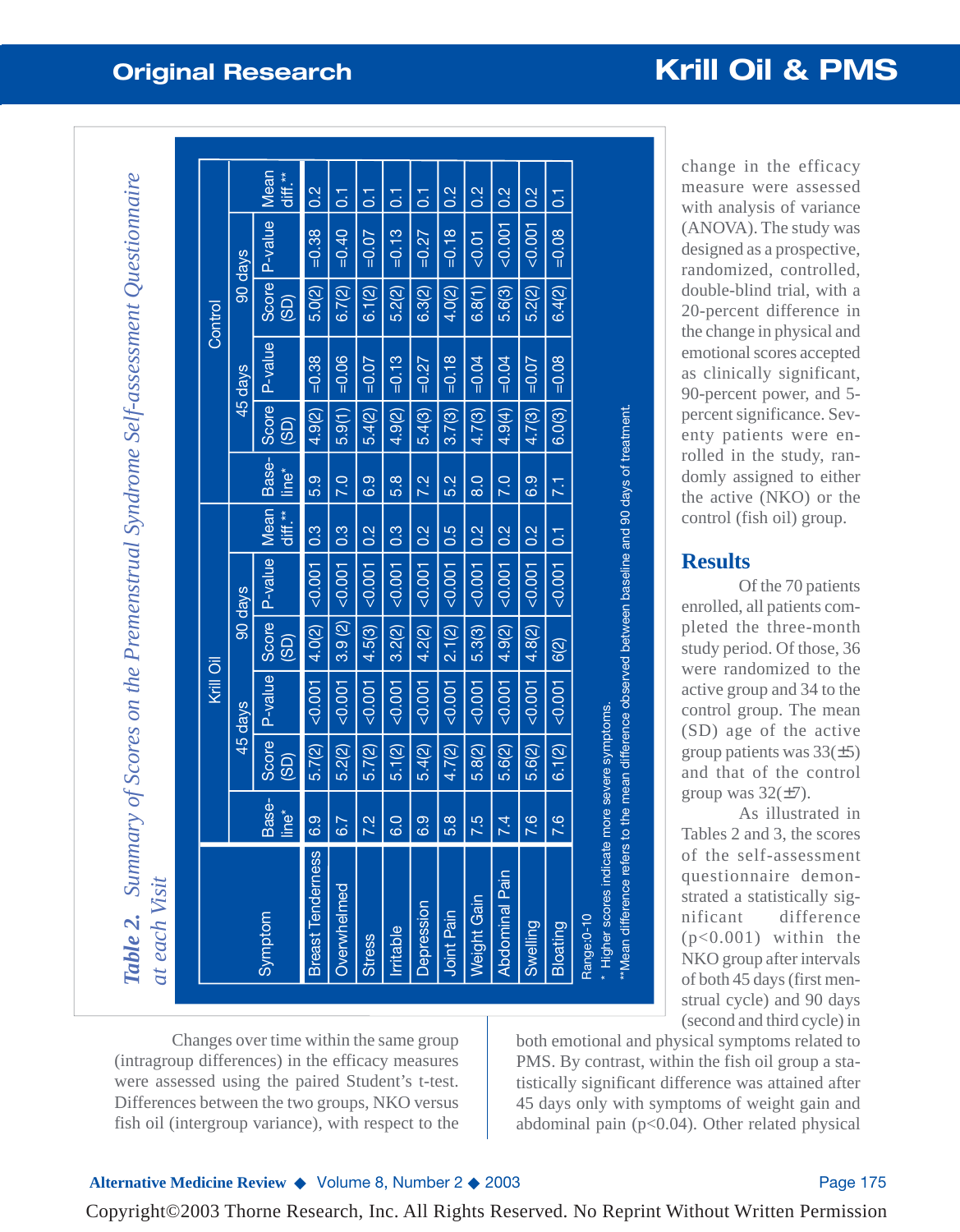symptoms (breast tenderness, joint pain, swelling, and bloating) as well as emotional symptoms (feeling overwhelmed, stress, irritability, and depression) revealed no significant difference between baseline and 45-day follow-up visits. At the 90-day interval or third study visit of the fish oil group, significant differences were observed only with weight gain (p<0.01), abdominal pain  $(p<0.001)$ , and swelling (p<0.001). All other physical and emotional symptoms revealed no significant difference between baseline and 90 day follow-up visit of patients in the control group.

The analysis of data showed the types of analgesics consumed most frequently by women in both groups were ibuprofen (68%), acetaminophen (28%), and acetylsalicylic acid (4%). Analysis of variance showed no significant

difference between the two groups for daily analgesic consumption during PMS as well as during menstruation, prior to initiation of study medications. The reported mean consumption prior to initiation of the trial was the same for both study groups  $-1.2$  g ibuprofen or 2.5 g acetaminophen. The number of pain relievers used for menstrual pain by women taking NKO was significantly reduced to a mean daily consumption of 0.9 g ibuprofen and 1.5 g acetaminophen, a decrease of 33 percent and 40 percent, respectively, during the first treatment cycle (recorded at the 45-day visit). The mean reported analgesic consumption during the following treatment cycle(s) in the NKO group at the 90-day visit was 0.6 g ibuprofen (total decrease of 50%) or 1.0 g acetaminophen (total decrease of 50%) per day. Student's t-test analysis showed a significant intra-group reduction

*Table 3. Statistical Significance of Within and Between Group Variation*

| <b>GROUP P-VALUE</b>     |             |         |                         |          |  |  |
|--------------------------|-------------|---------|-------------------------|----------|--|--|
| Symptom                  | <b>NKO™</b> |         | <b>OMEGA-3 FISH OIL</b> |          |  |  |
|                          | 45 days     | 90 days | 45 days                 | 90 days  |  |  |
| <b>Breast Tenderness</b> | < 0.001     | < 0.001 | $=0.38$                 | $=0.38$  |  |  |
| Overwhelmed              | < 0.001     | < 0.001 | $=0.06$                 | $= 0.40$ |  |  |
| <b>Stress</b>            | < 0.001     | < 0.001 | $=0.07$                 | $=0.07$  |  |  |
| <b>Irritable</b>         | < 0.001     | < 0.001 | $= 0.13$                | $= 0.13$ |  |  |
| Depression               | < 0.001     | < 0.001 | $=0.27$                 | $=0.27$  |  |  |
| <b>Joint Pain</b>        | < 0.001     | < 0.001 | $=0.18$                 | $= 0.18$ |  |  |
| <b>Weight Gain</b>       | < 0.001     | < 0.001 | $= 0.04$                | < 0.01   |  |  |
| <b>Abdominal Pain</b>    | < 0.001     | < 0.001 | $= 0.04$                | < 0.001  |  |  |
| <b>Swelling</b>          | < 0.001     | < 0.001 | $=0.07$                 | < 0.001  |  |  |
| <b>Bloating</b>          | < 0.001     | < 0.001 | $=0.08$                 | $=0.08$  |  |  |

(p<0.01) for daily analgesic usage comparing baseline vs. 45 ( $p<0.02$ ) vs. 90-day visit ( $p=0.005$ ). Women in the fish oil group reported a similar decrease of 0.9 g ibuprofen and 1.65 g acetaminophen, a decrease of 33 and 34 percent, respectively, during the first treatment cycle. The analgesic use remained essentially constant during the second cycle, with reported daily quantities of 0.8 g ibuprofen and 1.48 g acetaminophen, a decrease of 33 and 41 percent, respectively. Student's t-test analysis showed an intra-group reduction for the fish oil group  $(p<0.02)$  for daily analgesic usage comparing baseline to 45-day ( $p<0.02$ ) and 90day ( $p<0.02$ ) visits. At the end of the entire study, the comparative analysis between groups illustrated that women taking NKO consumed significantly fewer pain relievers during the 10 days of treatment than women receiving fish oil ( $p<0.03$ ).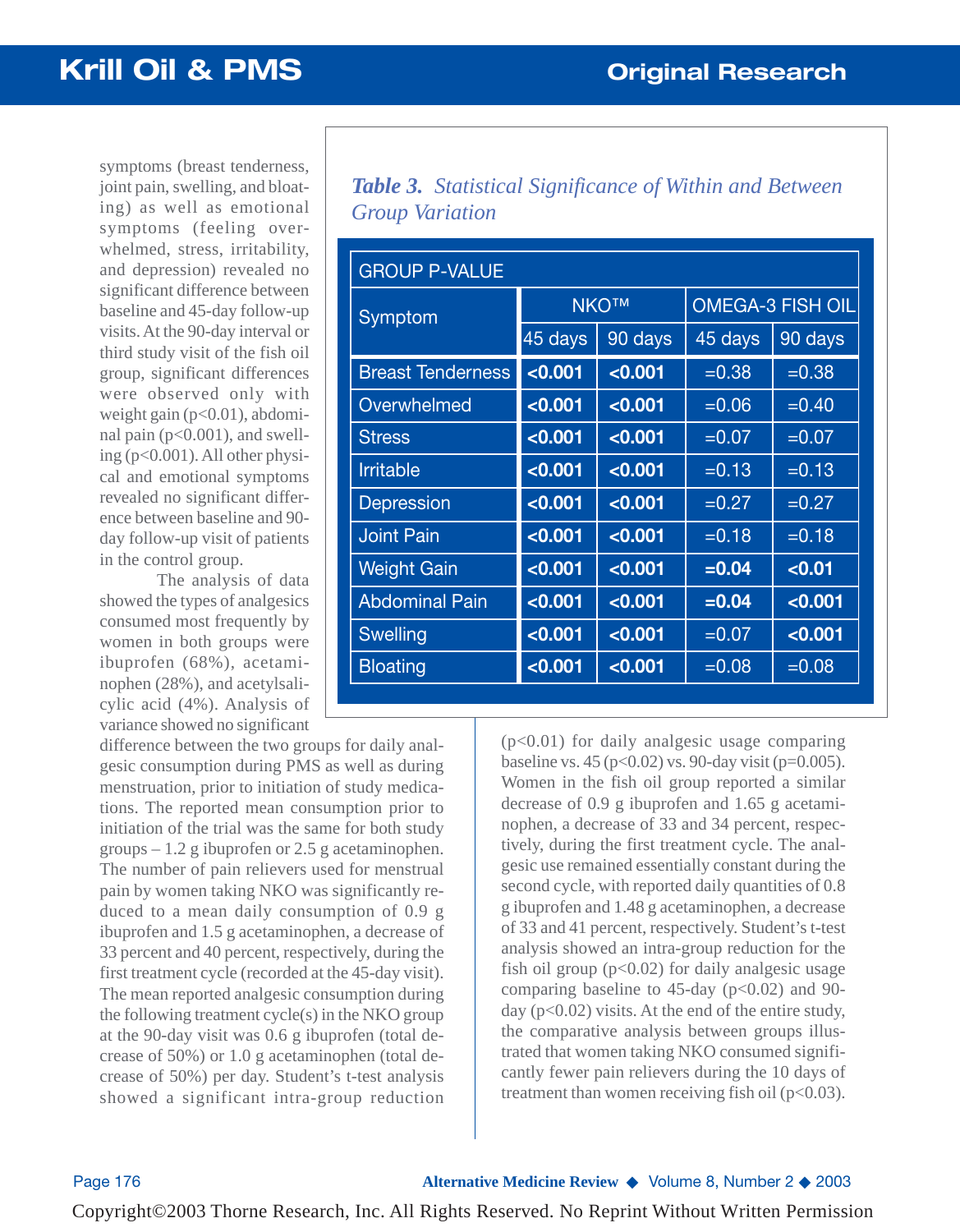Analysis of variance showed that NKO was statistically more effective  $(p<0.01)$  than fish oil for the management of emotional symptoms (feeling overwhelmed, stress, irritability, and depression) ( $p<0.01$ ); breast tenderness ( $p<0.01$ ); and joint pain  $(p<0.04)$ . There was no significant difference observed between NKO and fish oil for the management of weight gain, abdominal pain, and swelling  $(p<0.5)$ .

No serious adverse events were reported during the duration of the trial. Three of the 36 women in the NKO group reported a reduction of the duration of the menstrual cycle by 3-7 days during the first month of treatment. This was no longer observed after the dose was reduced to 2 gel caps per day for 10 days per month. NKO group patients exhibited minor oiliness of the facial skin. Patients taking NKO did not experience any gastrointestinal difficulties such as regurgitation, while 64 percent of the women in the fish oil group complained of unpleasant reflux. On the contrary, the NKO subjects reported an increase of alertness, energy, and well-being.

### **Discussion**

Premenstrual syndrome is a complex psychoneuroendocrine disorder characterized by a combination of physiological, psychological, and social symptoms. It is estimated that 85-97 percent of women of reproductive age experience some symptoms in the premenstrual phase of the cycle and 30-40 percent of these women will seek medical advice.<sup>38</sup> For 3-5 percent of women, symptoms are severe enough to significantly disrupt their everyday life.

Given the complexity in the cause and symptomatology of premenstrual syndrome, a vast array of treatments have been suggested. A metaanalysis performed by Wyatt et al<sup>39</sup> on the annual rates of diagnoses and prescribing patterns in premenstrual syndrome during the years 1993-1998 showed a yearly decrease in the number of prescriptions linked to PMS diagnoses. Simultaneously, the meta-analysis revealed a recent increase in popularity of alternative or natural remedies.39 A survey of medical herbalists in 1998 showed PMS to be the second-most common condition treated with natural health products.<sup>40</sup>

Numerous studies have shown a beneficial effect of omega-3 fatty acids on menstrual pain.41-43 This is consistent with the fact that menstrual pain and cramps are caused by inflammation mediated by omega-6 fatty acid-derived eicosanoids.

Following ovulation, there is shift of fatty acid balance in the phospholipids of the cell membranes.43 Prior to menstruation, excessive amounts of arachidonic acid are released, and an increase in prostaglandins and leukotrienes (LTs) is triggered in the uterus. The inflammatory response initiated by the PGs and LTs results in vasoconstriction, myometrial contractions, and ischemia that cause pain; gastrointestinal symptoms such as nausea, vomiting, and bloating; and headaches.43 Supplementation with omega-3 fatty acids mediates the production of less potent PGs and LTs, resulting in a reduction in the severity of myometrial contractions and uterine vasoconstriction, a decrease in the formation of inflammatory mediators, and subsequently reduced ischemia and improved blood flow.41-43

The results of the present study indicate that Neptune Krill Oil has statistically significant and clinically marked benefits against the inflammatory dysmenorrhea symptom complex as well as on the emotional symptomatology that characterizes premenstrual syndrome (intra-group difference p<0.001, CI 95%). When compared to omega-3 fish oil, the effect of NKO was comparable with respect to weight gain, abdominal pain, swelling, and bloating (inter-group variance (p<0.5, CI 95%). NKO was shown to be significantly more effective than fish oil for the management of all emotional symptoms of PMS  $(p<0.01, CI 95%)$ , breast tenderness  $(p<0.01, CI)$ 95%), and joint pain (p<0.04, CI 95%).

Evidence has shown that phospholipids of the brain have an especially high content of the long-chain omega-3 fatty acid DHA, and that these phospholipid species are centrally involved in brain function.<sup>44-46</sup> The effectiveness of NKO on emotional menstrual symptoms may thus be based on potential modulating effects on neurotransmitters that affect emotional and psychological symptoms. The synergistic effects of omega-3 fatty acids and phospholipids are specific to NKO since

**Alternative Medicine Review ◆ Volume 8, Number 2 ◆ 2003** Page 177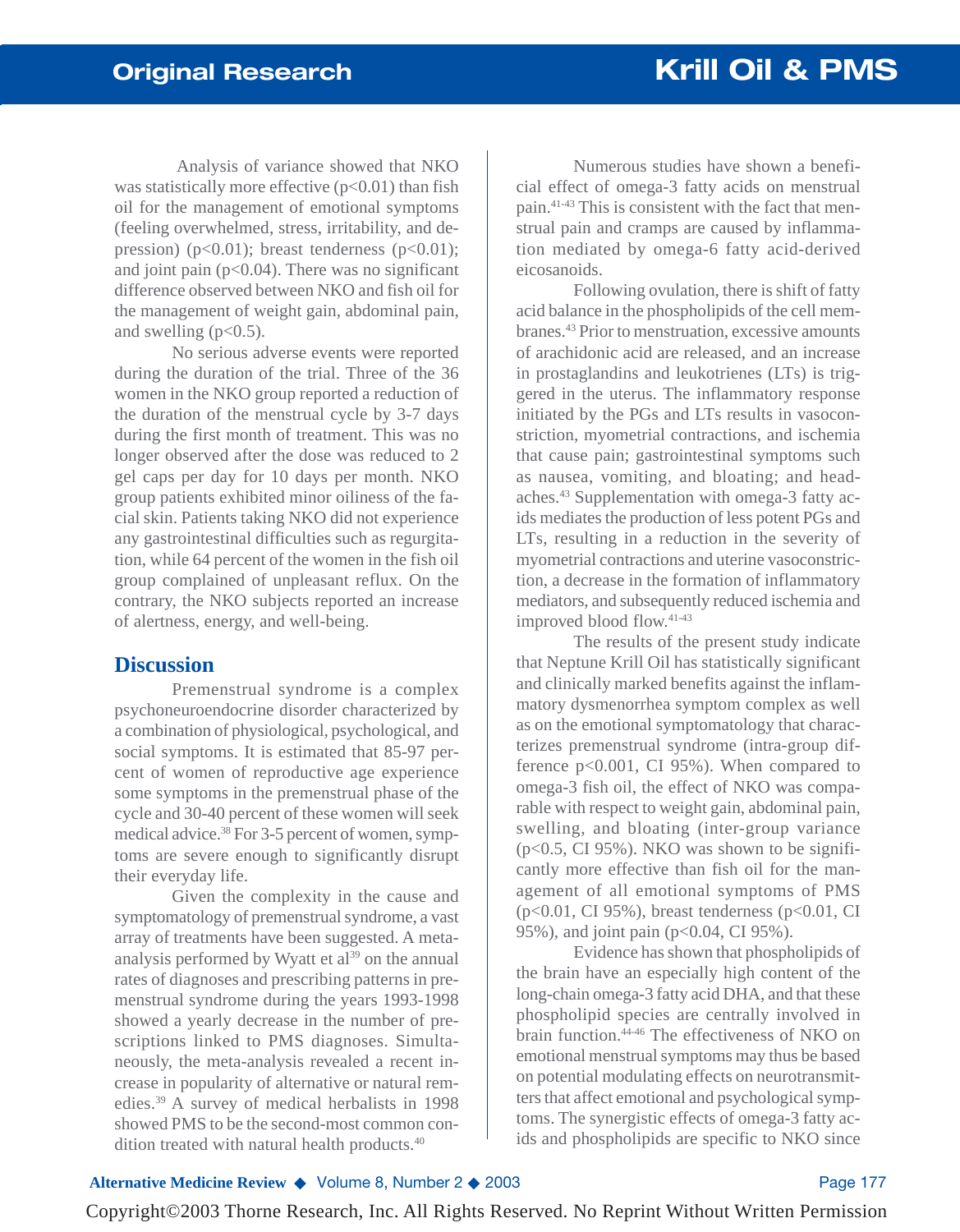the solvent-based cold extraction process used to produce this oil maintains the integrity of the phospholipids. Processes for fish oil extraction can involve conditions that irrevocably damage certain components like phospholipids.

## **Conclusion**

The final results of the present study suggest within a high level of confidence that Neptune Krill Oil can significantly reduce the physical and emotional symptoms related to premenstrual syndrome, and is significantly more effective for the management of dysmenorrhea and emotional premenstrual symptoms than fish oil. NKO has a unique biomolecular profile of phospholipids, omega-3 fatty acids, and diverse antioxidants that surpasses the usual fish oil profile. The association between phospholipids and longchain omega-3 fatty acids highly facilitates the passage of fatty acid molecules through the intestinal wall, increasing their bioavailability, and ultimately improving the omega-3:omega-6 ratio. Furthermore, phospholipid molecules play a major role in membrane fluidity, which may in turn play an active role in the management of emotional symptoms. Findings from this trial raise the possibility that Neptune Krill Oil has a positive benefit to risk profile for PMS.<sup>47</sup>

# **References**

- 1. Spitzer RL, Severino SK, Williams JB, Parry BL. Late luteal phase dysphoric disorder and DSM-III-R. *Am J Psychiatry* 1989;146: 892- 897.
- 2. Stevinson C, Ernst E. Complementary/alternative therapies for premenstrual syndrome: a systematic review of randomized controlled trials. *Am J Obstet Gynecol* 2001;185:227-235.
- 3. Clare AW. Premenstrual syndrome: single or multiple causes? *Can J Psychiatry* 1985;30:474- 482.
- 4. Rubinow DR, Hoban C, Roy-Byrne P, et al. Premenstrual syndromes: past and future research strategies. *Can J Psychiatry* 1985;30:469-473.
- 5. Abraham GE, Rumley RE. Role of nutrition in managing the premenstrual tension syndromes. *J Reprod Med* 1987;32:405-422.
- 6. Clare AW. Hormones, behaviour and the menstrual cycle. *J Psychosom Res* 1985;29:225- 233.
- 7. Halbreich U, Endicott J, Lesser J. The clinical diagnosis and classification of premenstrual changes. *Can J Psychiatry* 1985;30:489-497.
- 8. True BL, Goodner SM, Burns EA. Review of the etiology and treatment of premenstrual syndrome. *Drug Intell Clin Pharm* 1985;19:714- 722.
- 9. Abraham GE. Premenstrual tension. *Probl Obstet Gynecol* 1980;3:1-39.
- 10. Abraham GE. Role of nutrition in managing the premenstrual tension syndromes. *J Reprod Med* 1987;32:405-422.
- 11. London RS, Sundaram G, Manimekalai S, et al. The effect of alpha-tocopherol on premenstrual symptomatology: a double-blind study. II. Endocrine correlates. *J Am Coll Nutr* 1984;3:351-356.
- 12. London RS, Murphy L, Kitlowski KE, Reynolds MA. Efficacy of alpha-tocopherol in the treatment of the premenstrual syndrome. *J Reprod Med* 1987;32:400-404.
- 13. Stewart A. Clinical and biochemical effects of nutritional supplementation on the premenstrual syndrome. *J Reprod Med* 1987;32:435-441.
- 14. London RS, Sundaram GS, Murphy L, Goldstein PJ. Evaluation and treatment of breast symptoms in patients with the premenstrual syndrome. *J Reprod Med* 1983;28:503-508.
- 15. London RS, Sundaram GS, Murphy L, Goldstein PJ. The effect of alpha-tocopherol on premenstrual symptomatology: a double-blind study. *J Am Coll Nutr* 1983;2:115-122.
- 16. Panganamala RV, Cornwell DG. The effects of vitamin E on arachidonic acid metabolism. *Ann N Y Acad Sci* 1982;393:376-391.
- 17. Block E. The use of vitamin A in the premenstrual tension. *Acta Obstet Gynecol Scand* 1960;39:586-592.
- 18. Wilson ML, Murphy PA. Herbal and dietary therapies for primary and secondary dysmenorrhoea. *Cochrane Database Syst Rev* 2001;3:CD002124.
- 19. Horrobin DF. The role of essential fatty acids and prostaglandins in the premenstrual syndrome. *J Reprod Med* 1983;28:465-468.
- 20. Simopoulos AP. Omega-3 fatty acids in health and disease and in growth and development. *Am J Clin Nutr* 1991;54:438-463.